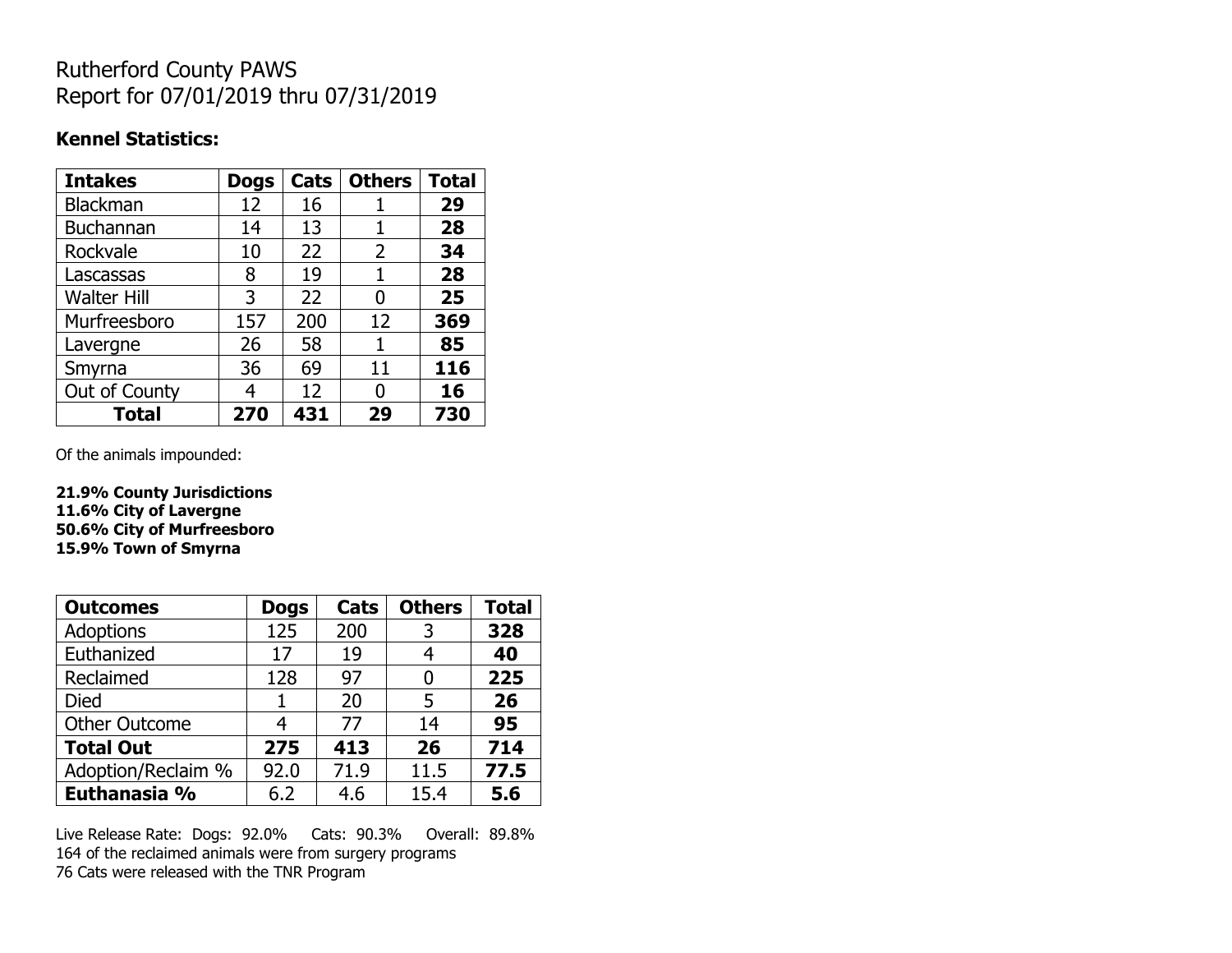Animals left in shelter on 07/31/2019: 152

2953 People visited the shelter looking for a lost /new pet.

2345 Logged calls/voice mails for the month.

## **Activity Report by Jurisdiction:**

| Zones        | <b>Calls Received</b> | Calls Completed |
|--------------|-----------------------|-----------------|
| Blackman     | 213                   | 219             |
| Buchannan    | 114                   | 124             |
| Lavergne     | 282                   | 290             |
| Lascassas    | 139                   | 146             |
| Murfreesboro | 788                   | 814             |
| Rockvale     | 111                   | 116             |
| Smyrna       | 220                   | 226             |
| Walter Hill  | 83                    | 85              |
| Out of Area  | 31                    | 31              |
| <b>Total</b> | 1981                  | 2051            |

34.9% County Jurisdictions 14.2% City of Lavergne 39.8% City of Murfreesboro 11.1% Town of Smyrna